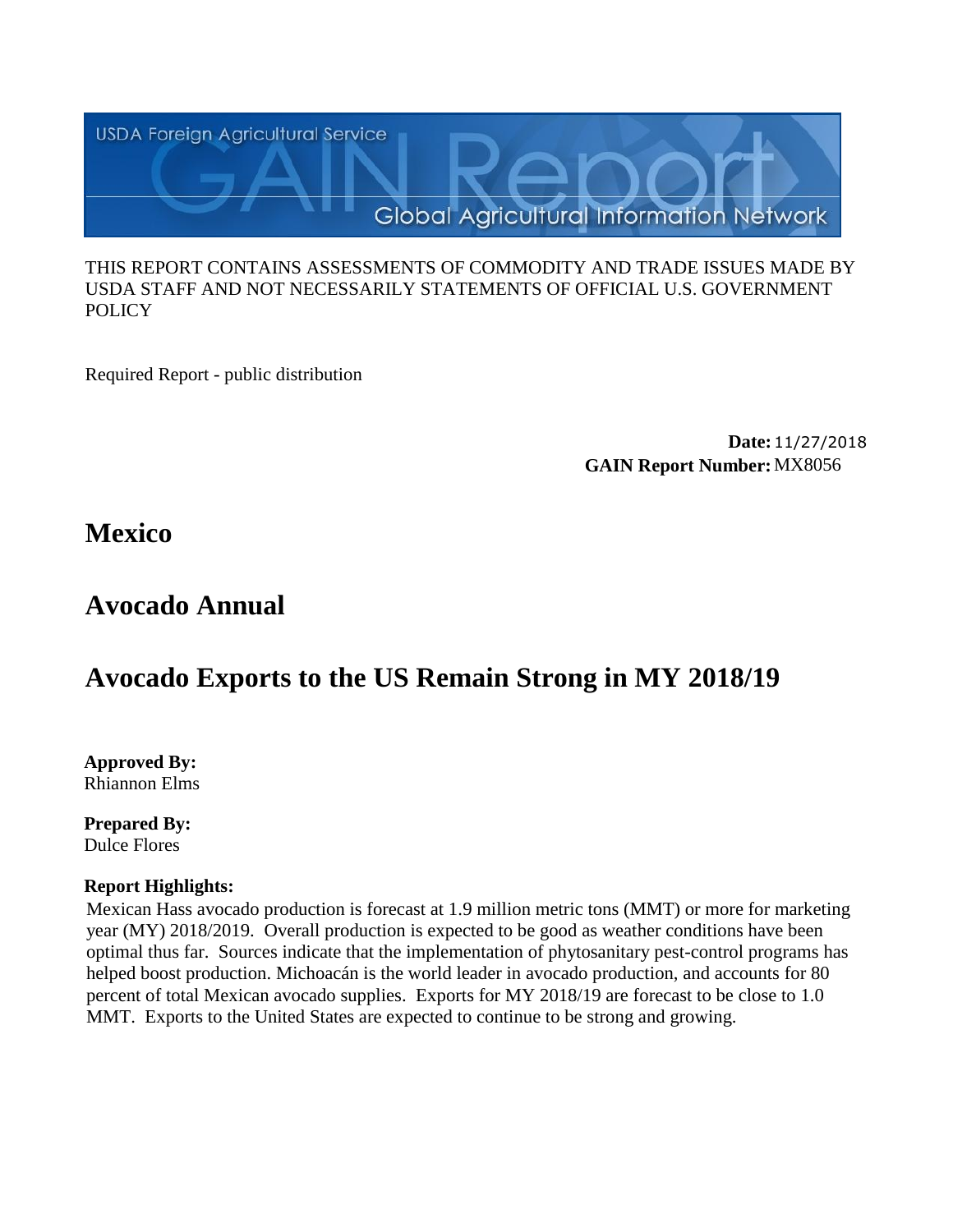#### **Production:**

Post's avocado production forecast for MY 2018/19 (July/June) is between 1.9 and 2.0 MMT based on market intelligence. Overall production is expected to be good as weather conditions have been optimal thus far. Sources indicate that the implementation of phytosanitary pest-control programs has helped boost production. Production estimates for MY 2017/18 are at about 2.0 MMT, based on official estimates. According to producers, avocado trees had an alternate-bearing high crop and good rainfall. Production for MY 2016/17 is at 2.02 MMT, based on official data.

The Mexican Avocado Association of Producers and Export Packers (APEAM – Asociación de Productores y Empacadores Exportadores de Aguacate de México) is working with producers in Michoacán to invest in technological improvements to ensure that avocados are free of pests and chemical or biological residues. This investment continues to improve the quality of the fruit. Michoacán is Mexico's leader in avocado production and accounts for 80 percent of total production.

The majority of avocado production in Michoacán occurs in small orchards of just five to ten hectares. Many producers have implemented SAGARPA's food safety program recommendations and consider this practice and any added costs as a long-term investment. According to sources, costs of production in Michoacán vary from about \$81,000 pesos/Ha (USD \$4,308/Ha) using basic technology to about \$110,000 pesos/Ha (USD \$5,851/Ha) with advanced technology that includes machinery and irrigation systems. The depreciation of the peso against the dollar keeps increasing these costs. Yields vary from eight to 10 metric tons per hectare (MT/Ha) or more depending on the level of technology used. Michoacán and Jalisco states are over 11 MT/Ha. Producers indicate that the overall average for the last three marketing years has been 10.5 MT/Ha. However, yields for MY 2017/18 are estimated at 10.3 MT/Ha due to the alternate cycle.

Area planted to avocadoes is not expected to grow as strong as in the past, as growers are increasing area in a more orderly way. However, these planting decisions will depend on international demand for Mexican Hass avocadoes. In fact, the grower's vision in Michoacán is to maintain the existing area planted and increase yields by using better cultivating methods and techniques. Total area planted for avocados for MY 2017/18 is estimated at 231,028 hectares (Ha); area planted in MY 2016/17 is estimated at 218,492 Ha. The area in Michoacán increased almost 5 percent from MY 2016/17 to MY 2017/18, a slower growth compared to previous years.

| Table 1. Mexico – Avocado        |                  |                 |                 |  |
|----------------------------------|------------------|-----------------|-----------------|--|
| Planted Area for Selected States |                  |                 |                 |  |
| <b>States</b>                    | <b>Estimates</b> | <b>Forecast</b> | <b>Percent</b>  |  |
| (Ha)                             | MY 2016/17       | MY 2017/18      | <b>Increase</b> |  |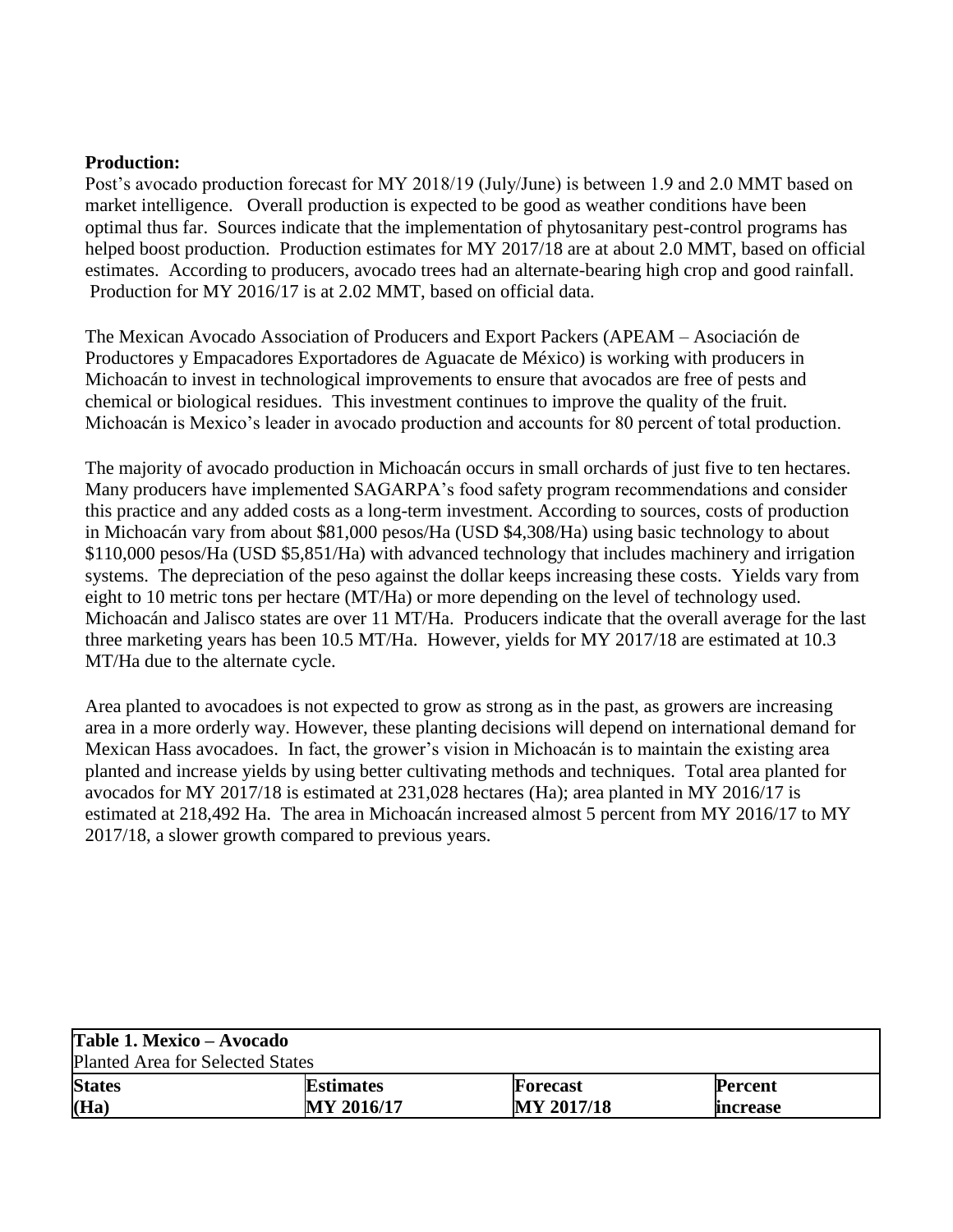| Chiapas                                                                                           | 3,241   | 3,281   | 1.2    |  |
|---------------------------------------------------------------------------------------------------|---------|---------|--------|--|
| Guerrero                                                                                          | 4,492   | 4,273   | $-4.8$ |  |
| Jalisco                                                                                           | 21,027  | 22,534  | 7.1    |  |
| <b>Mexico State</b>                                                                               | 8,841   | 9.978   | 12.8   |  |
| Michoacán                                                                                         | 158,805 | 166,512 | 4.8    |  |
| Nayarit                                                                                           | 6.129   | 7,059   | 15.1   |  |
| <b>National Total</b>                                                                             | 218,492 | 231,028 | 5.7    |  |
| Source: Secretariat of Agriculture, Livestock, Rural Development, Fisheries and Food/Agrifood and |         |         |        |  |
| Fisheries Information System. (Secretaria de Agricultura, Ganaderia, Desarrollo Rural, Pesca y    |         |         |        |  |

Alimentacion/Servicio de Informacion Agroalimentaria y Pesquera) -SAGARPA/SIAP

#### **Consumption:**

Fresh domestic consumption depends on the volume of exported product, as producers with export access prefer to send as much product as possible to higher-paying international markets. Domestic consumption for MY 2017/18 is estimated at 764,000 MT, however prices were higher than the previous marketing year. Consumption for MY 2018/19 is forecast to be similar as in MY 2017/18 due to high domestic prices and a lower consumer purchasing power. However, this will depend on supply, prices and avocado exports. There is a grower's preference to supply the export market first, and then the rest is consumed by the domestic market, as avocados are a staple food in most Mexican households. Per capita consumption according to growers is between 6.5 to 7 kg per capita because of increasing exports and higher domestic prices. Prices for MY 2017/18 began at high levels compared to MY 2016/17 and continued very high due to lower volumes available. Avocado prices for MY 2018/19 began at lower levels but have been increasing due to demand.

|                                | Table 2. Mexico: Avocado Wholesale Prices                                                                                                                                     |                                                             |               |          |  |
|--------------------------------|-------------------------------------------------------------------------------------------------------------------------------------------------------------------------------|-------------------------------------------------------------|---------------|----------|--|
| <b>Mexico City MX Pesos/Kg</b> |                                                                                                                                                                               |                                                             |               |          |  |
|                                | 2016                                                                                                                                                                          | 2017                                                        | 2018          | % Change |  |
| January                        | 16.00                                                                                                                                                                         | 26.00                                                       | 35.96         | 30.30    |  |
| February                       | 18.67                                                                                                                                                                         | 28.25                                                       | 37.13         | 31.43    |  |
| March                          | 18.48                                                                                                                                                                         | 33.39                                                       | 35.10         | 5.12     |  |
| April                          | 19.68                                                                                                                                                                         | 44.82                                                       | 40.00         | (10.75)  |  |
| May                            | 30.44                                                                                                                                                                         | 53.53                                                       | 45.36         | (15.26)  |  |
| June                           | 43.27                                                                                                                                                                         | 56.44                                                       | 41.64         | (26.22)  |  |
| July                           | 44.12                                                                                                                                                                         | 60.76                                                       | 40.11         | (33.98)  |  |
| August                         | 30.48                                                                                                                                                                         | 47.67                                                       | 39.73         | (16.65)  |  |
| September                      | 29.44                                                                                                                                                                         | 38.16                                                       | 41.72         | 9.32     |  |
| October                        | 27.08                                                                                                                                                                         | 31.96                                                       | 35.72         | 11.76    |  |
| November                       | 28.24                                                                                                                                                                         | 32.39                                                       | $32.11 \cdot$ | (0.86)   |  |
| December                       | 26.64                                                                                                                                                                         | 34.63                                                       | N/A           | N/A      |  |
|                                |                                                                                                                                                                               | Source: Sevicio Nacional de Informacion de Mercados (SNIIM) |               |          |  |
|                                | 2016 Exchange Rate Avg.: U.S.\$ $1.00 = $18.62$ pesos<br>2017 Exchange Rate Avg.: U.S.\$ $1.00 = $18.91$ pesos<br>November 16, 2018 exchange rate U.S. $$1.00 = $20.33$ pesos |                                                             |               |          |  |
|                                |                                                                                                                                                                               |                                                             |               |          |  |
|                                |                                                                                                                                                                               |                                                             |               |          |  |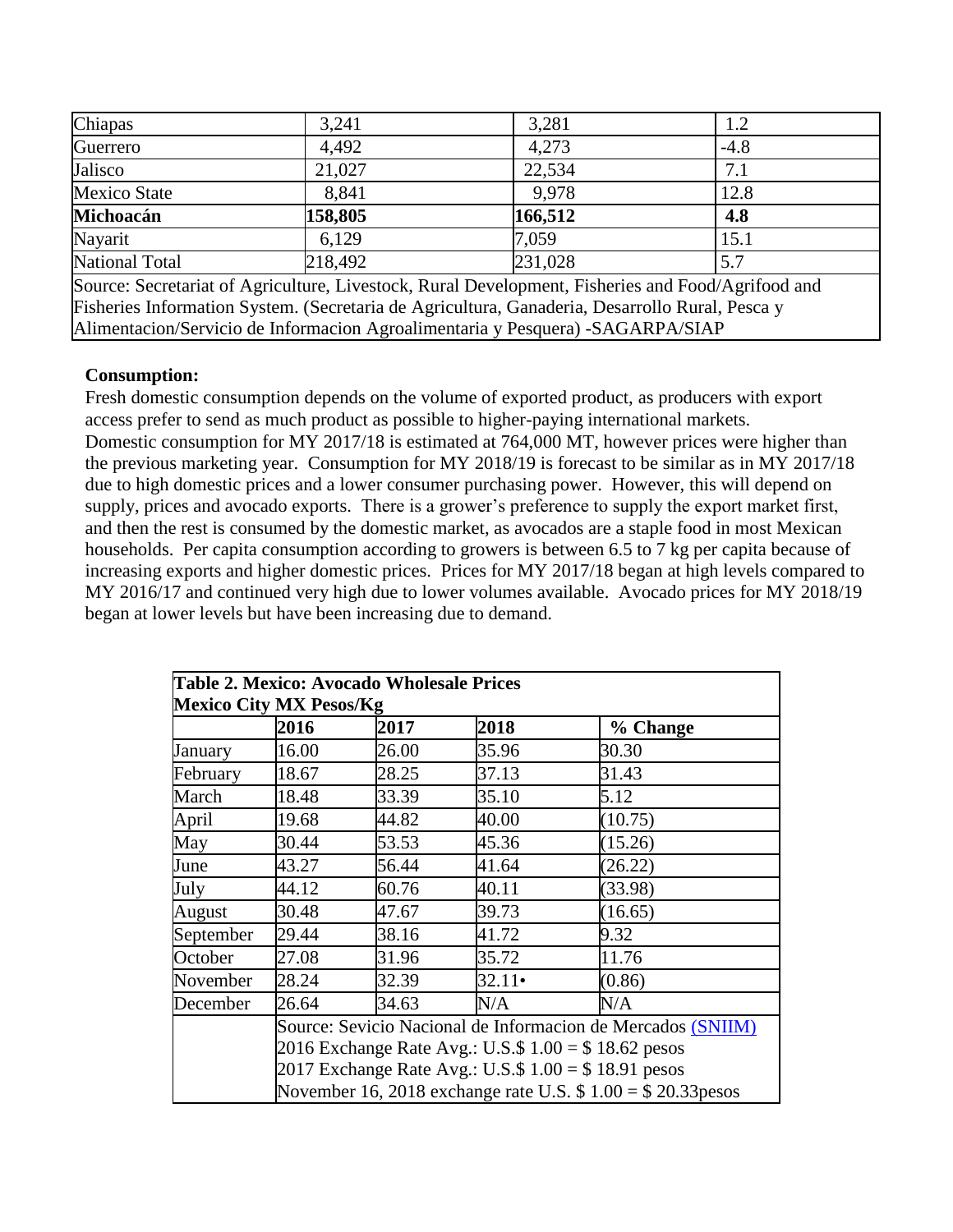

Most states grow the Hass variety due to its longer shelf life and demand in foreign markets. Other avocado varieties planted in Mexico at smaller scales are Fuerte, Criollo, Bacon, Pinkerton, Gwen, and Reed.

Fresh avocado exports continue to drive producer profitability despite the fact that other market niches are developing (for example, the extraction and export of avocado oil for the cosmetic industry). The cosmetic industry has not taken full advantage of this demand segment, as there is a consumer perception that avocado byproducts are expensive. A small amount of avocado oil is sold for food use.

## **Trade:**

Avocado exports have been increasing in the last three years, and traders forecast avocado exports for MY 2018/19 to be close to 1.0 million metric tons (MMT) due to expected high international demand. The depreciation of the peso against the dollar has helped international sales in general. Exports for MY 2017/18 reached APEAM's goal of 1.0 MMT. Avocado exports for MY 2016/17 were 873,963 MT. Exports to the United States for MY 2017/18 were 766,431 MT according to the Global Trade Atlas, however APEAM data is slightly higher at 869,057 MT.

In general, exports have been increasing due to good international demand and year-round market access to all 50 U.S. states. In addition, exports to Canada, Japan and Europe have increased. Avocado exports for MY 2017/18 generated \$2.8 billion dollars, whereas in MY 2016/17 exports generated 2.5 billion dollars. Avocado prices for MY 2018/19 for size 48s in the United States, F.O.B L.A. began in July at about US\$42.00 a carton, and in September reached about US\$72.00. By mid- October prices dropped to around US\$26.00.

A price dispute between producers in Michoacán and packing companies caused growers to cease harvesting activities, and exports were suspended on October 29, 2018 for approximately two weeks. Michoacán is the only state that can ship avocados to the U.S. Growers were demanding that a minimum price be set, as they believed they were being paid very little for product that was being shipped to the U.S. market. An agreement was reached to end the strike on Nov. 14, 2018 when the parties along with the Mexican government agreed to have produce weekly information including: product exported, product sent to domestic market, volumes sold, and destination. The intention is to have transparent commercial value information of the avocado trade. Parties agreed that market prices will be adjusted according to the supply/demand principle. Producers believe that the strike resulted in an estimated deficit of 38,000 metric tons in the U.S. market, but that the product was be redistributed in the following weeks.

The United States is the top export market for Mexico, consuming between 74 and 79 percent of total exports. Japan and Canada are key markets, with 6-7 percent of the Japanese market, 7-8 percent of the Canadian market. About forty-five packers in Michoacán are eligible to export avocados to the United States. Meanwhile, other producing states have concentrated on exporting to Japan, Canada, France, and Spain.

Industry representatives indicate that processed avocado (guacamole) exports are approximately 170,000 MT per year or more, and that these products are sold to the United States, Europe, the Middle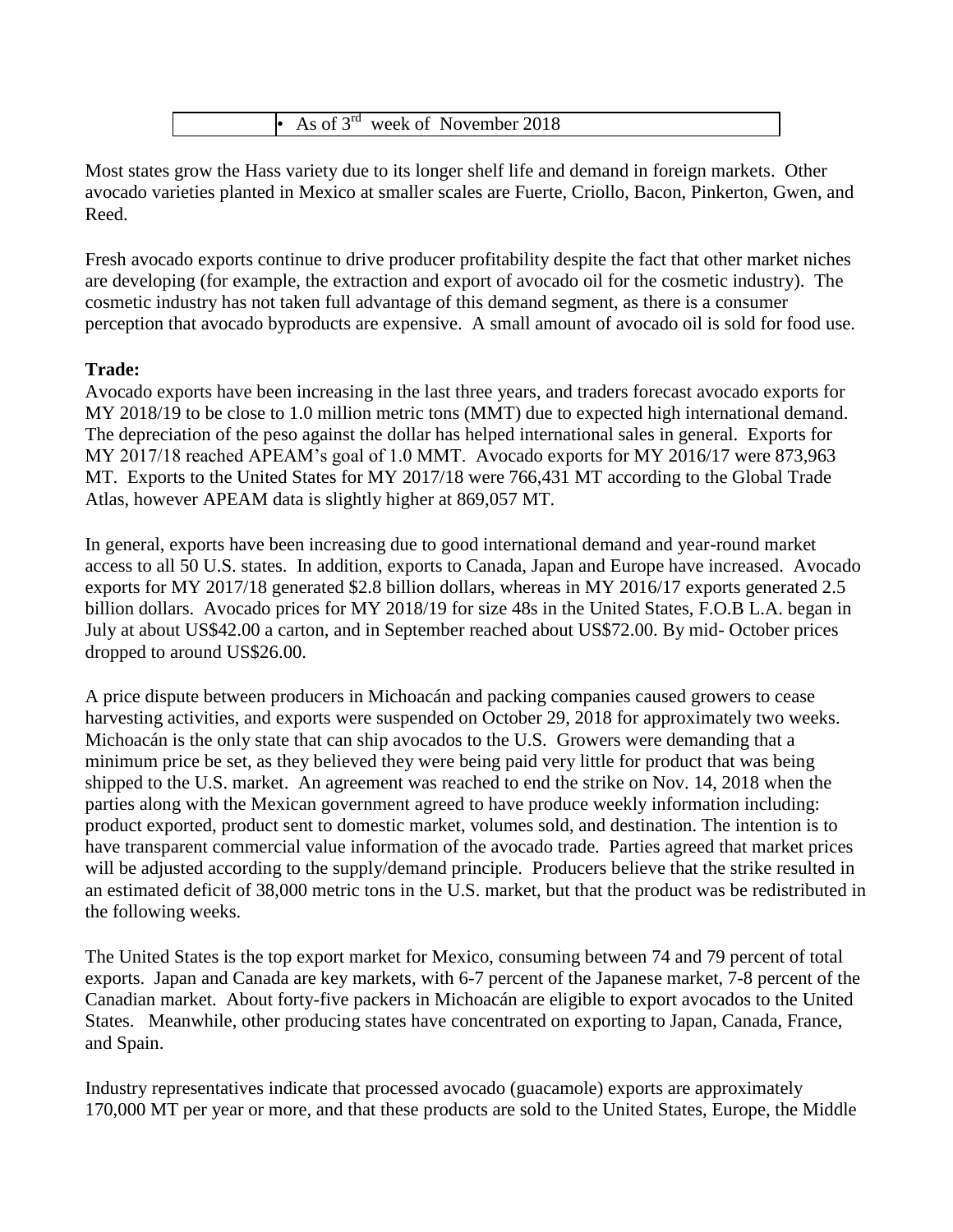East, and Asia. Unfortunately, there is no official statistical data available. The vast majority of the export business is managed directly by packers, many of whom have significant U.S. investments. Growers in Michoacán generally sell their fruit on the spot to a packer in terms of pesos per kilo. The harvest and associated costs (transportation, boxes, etc.) are covered by packing plants, which also supply the actual harvesting labor teams. As with other tree fruits, the main functions of the packer prior to export are to clean, sort by quality (mainly size and appearance but also dry matter sampling), and pack according to contracted specifications (labeled, bagged, boxed lose, clam shell, etc.). Generally, product that does not meet contracted export specifications is sent to the domestic market.

Due to large domestic supplies of avocados, there are almost no imports of this product, with the exception of a small amount from California.

| <b>Avocado</b>                                                                                | 0804.40 | <b>Unit: Metric Tons</b> |                                                 |  |
|-----------------------------------------------------------------------------------------------|---------|--------------------------|-------------------------------------------------|--|
| <b>Exports for MY 2016/17</b> ( <i>July-June</i> ) to:                                        |         |                          | <b>Imports for MY 2016/17</b> (July-June) from: |  |
| U.S                                                                                           | 668,095 | $\mathbf{U.S}$           |                                                 |  |
| Japan                                                                                         | 61,716  |                          |                                                 |  |
| Canada                                                                                        | 71,607  |                          |                                                 |  |
| Other                                                                                         | 72,545  | <b>Other</b>             |                                                 |  |
| <b>TOTAL</b>                                                                                  | 873,963 | <b>TOTAL</b>             |                                                 |  |
| SOURCE: Global Trade Information Services, Inc. Global Trade Atlas, Mexico Edition, June 2018 |         |                          |                                                 |  |

## **Table 3. Mexico Trade Matrix**:

| <b>Avocado</b>                                | 0804.40                                                                                         | <b>Unit: Metric Tons</b>                                 |  |
|-----------------------------------------------|-------------------------------------------------------------------------------------------------|----------------------------------------------------------|--|
| <b>Exports for MY 2017/18 (July-June) to:</b> |                                                                                                 | <b>Imports for MY 2017/18</b> ( <i>July-June</i> ) from: |  |
| U.S                                           | 766.431                                                                                         | U.S                                                      |  |
| <b>Canada</b>                                 | 82,848                                                                                          |                                                          |  |
| Japan                                         | 59.677                                                                                          |                                                          |  |
| <b>Other</b>                                  | 892.956                                                                                         | <b>Other</b>                                             |  |
| <b>TOTAL</b>                                  | 1,035.481                                                                                       | <b>TOTAL</b>                                             |  |
|                                               | SOURCE: Global Trade Information Services, Inc. Global Trade Atlas, Mexico Edition, August 2018 |                                                          |  |

## **Policy:**

Avocado exports from all of Mexico have access to the United States, subject to compliance with the prescribed systems approach for shipping and certification. Michoacán is currently the only state in Mexico with sufficient requirements to export Hass avocados to the United States. The state of Jalisco is working to meet certification requirements to be able to export to the U.S. market. Other avocadoproducing states are active in exporting to the international market.

# **Tariffs:**

Mexican fresh Hass avocados entering the United States are not subject to any duty. However, Mexican avocados are charged a fee of 2.5 U.S. cents per pound for the Hass Avocado Board and the Agricultural Marketing Service (AMS) for promotional purposes. The producers also pay the